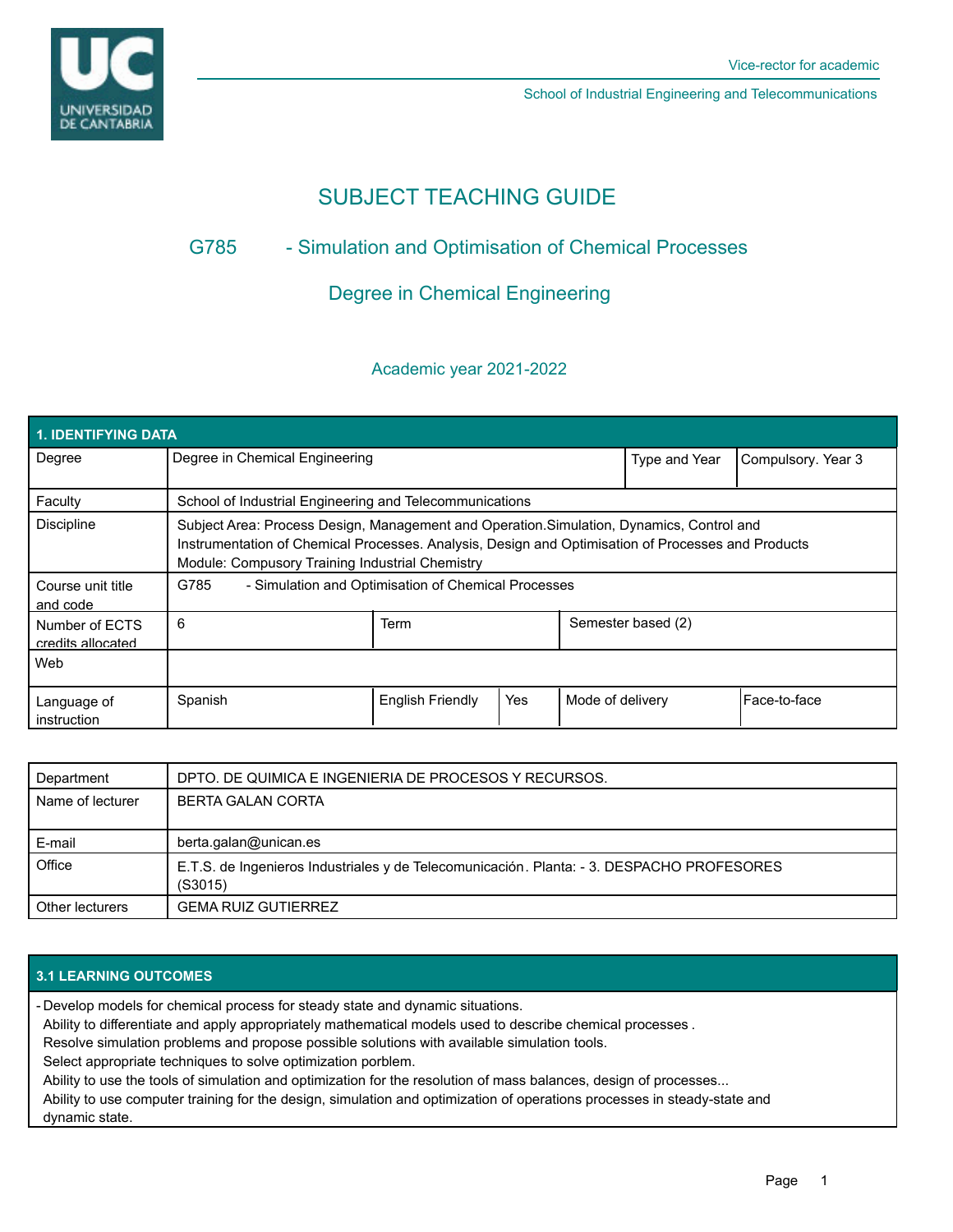

#### School of Industrial Engineering and Telecommunications

#### **4. OBJECTIVES**

1. The main objective of the course is the knowledge of the techniques and tools of simulation and optimization of chemical processes.

2. Other objetive is the development of good habits in the modeling and subsequent resolution of the problems.

3. Developmento of the ability to recognize and resolve situations which require the use of optimization tools, as well as the ability for the mathematical modelling of them.

 4. The knowledge of general concepts of simulation and optimization of chemical processes as well as theoretical concepts to deal with these problems by means of commercial processes software: Aspen Plus, Aspen Custom Modeler and the GAMS optimization program.

### **6. COURSE ORGANIZATION**

| <b>CONTENTS</b> |                                                         |  |  |  |  |
|-----------------|---------------------------------------------------------|--|--|--|--|
|                 | 1. Chemical Process Modelling                           |  |  |  |  |
| 12              | 2. Sequential Modular Simularion. Aspen Plus            |  |  |  |  |
| 3               | 3. Equation Oriented Simulation. Aspen Custom Modeller. |  |  |  |  |
| 4               | 5. Lineal Optimization. GAMS                            |  |  |  |  |
| 5               | 5. Non-Lineal Optimization. GAMS                        |  |  |  |  |
| l6              | 6. Optimization with binary variables                   |  |  |  |  |

| <b>7. ASSESSMENT METHODS AND CRITERIA</b>                                                                                                                                                                                                                                                                                                                                                                                                                                                                                                                           |                       |             |           |       |  |  |  |  |
|---------------------------------------------------------------------------------------------------------------------------------------------------------------------------------------------------------------------------------------------------------------------------------------------------------------------------------------------------------------------------------------------------------------------------------------------------------------------------------------------------------------------------------------------------------------------|-----------------------|-------------|-----------|-------|--|--|--|--|
| Description                                                                                                                                                                                                                                                                                                                                                                                                                                                                                                                                                         | <b>Type</b>           | Final Eval. | Reassessn | $\%$  |  |  |  |  |
| Aspen Custom Modeler, Gams                                                                                                                                                                                                                                                                                                                                                                                                                                                                                                                                          | Laboratory evaluation | No.         | Yes       | 45,00 |  |  |  |  |
| Aspen Plus and Theory exam                                                                                                                                                                                                                                                                                                                                                                                                                                                                                                                                          | Laboratory evaluation |             | Yes       | 45,00 |  |  |  |  |
| Case studies                                                                                                                                                                                                                                                                                                                                                                                                                                                                                                                                                        | <b>Work</b>           | No.         | No        | 10,00 |  |  |  |  |
| <b>TOTAL</b>                                                                                                                                                                                                                                                                                                                                                                                                                                                                                                                                                        |                       |             |           |       |  |  |  |  |
| <b>Observations</b>                                                                                                                                                                                                                                                                                                                                                                                                                                                                                                                                                 |                       |             |           |       |  |  |  |  |
| The student can pass the subject through continuous assessment or presenting a final examination. The continuous<br>evaluation requires: assistance to 100% of classes, submit the exercises on the proposed dates in Moodle and pass the<br>exams. The mark of each exam must 5 out of 10 to pass the course. For students not attendint the subject by continuous<br>evaluation, the exam will take place on the date indicated by the school and will be carry out as one writting test and three<br>compueter tests: Aspen Plus, Aspen Custom Modeler and Gams. |                       |             |           |       |  |  |  |  |

Observations for part-time students

For students on part-time, there is an exam consisting of a written test and an examination of computer using Aspen Plus , Aspen Custom Modeler and Gams.